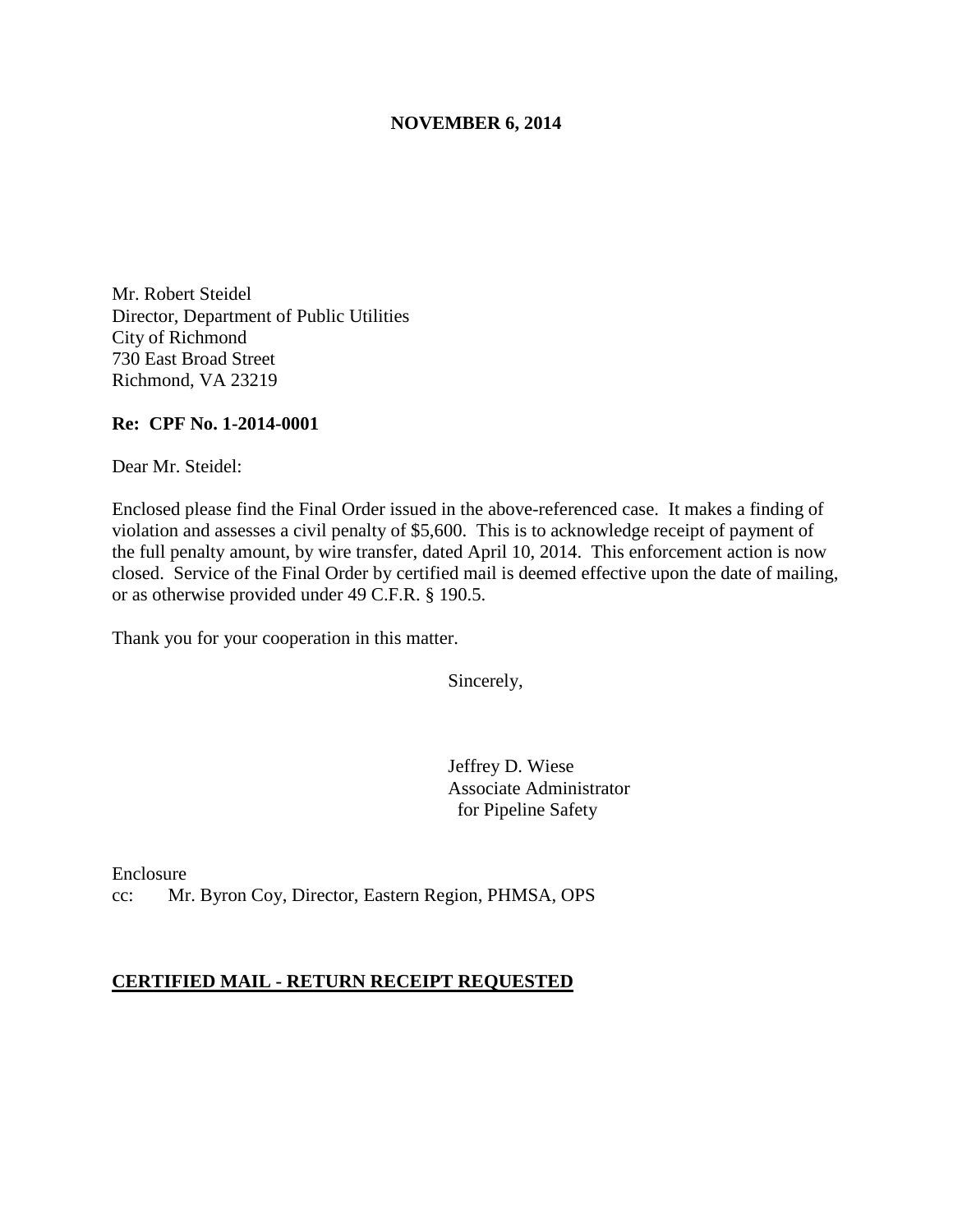# **U.S. DEPARTMENT OF TRANSPORTATION PIPELINE AND HAZARDOUS MATERIALS SAFETY ADMINISTRATION OFFICE OF PIPELINE SAFETY WASHINGTON, D.C. 20590**

| In the Matter of         |  |
|--------------------------|--|
| <b>City of Richmond,</b> |  |
| Respondent.              |  |

**\_\_\_\_\_\_\_\_\_\_\_\_\_\_\_\_\_\_\_\_\_\_\_\_\_\_\_\_\_\_\_\_\_\_\_\_)** 

**\_\_\_\_\_\_\_\_\_\_\_\_\_\_\_\_\_\_\_\_\_\_\_\_\_\_\_\_\_\_\_\_\_\_\_\_** 

**City of Richmond, ) CPF No. 1-2014-0001**

# **FINAL ORDER**

On November 13, 2012, pursuant to 49 U.S.C. § 60117, pursuant to 49 U.S.C. § 60117, a representative of the Virginia State Corporation Commission (VA SCC), as agent for the Pipeline and Hazardous Materials Safety Administration (PHMSA), Office of Pipeline Safety (OPS), conducted an on-site pipeline safety inspection of the facilities of the City of Richmond (Richmond, City, or Respondent) in Richmond, Virginia.

As a result of the inspection, the Director, Eastern Region, OPS (Director), issued to Respondent, by letter dated February 18, 2014, a Notice of Probable Violation and Proposed Civil Penalty (Notice), which also included a warning pursuant to 49 C.F.R. § 190.205. In accordance with 49 C.F.R. § 190.207, the Notice proposed finding that Respondent had violated 49 C.F.R. § 192.465(b) and proposed assessing a civil penalty of \$5,600 for the alleged violation. The warning item required no further action, but warned the operator to correct the probable violation.

Richmond responded to the Notice by letter dated April 2, 2014 (Response). The company did not contest the allegations of violation and paid the proposed civil penalty of \$5,600, as provided in 49 C.F.R. § 190.227. Payment of the penalty serves to close the case with prejudice to Respondent.

## **FINDING OF VIOLATION**

In its Response, Richmond did not contest the allegation in the Notice that it violated 49 C.F.R. Part 192, as follows:

**Item 1:** The Notice alleged that Respondent violated 49 C.F.R. § 192.465(b), which states: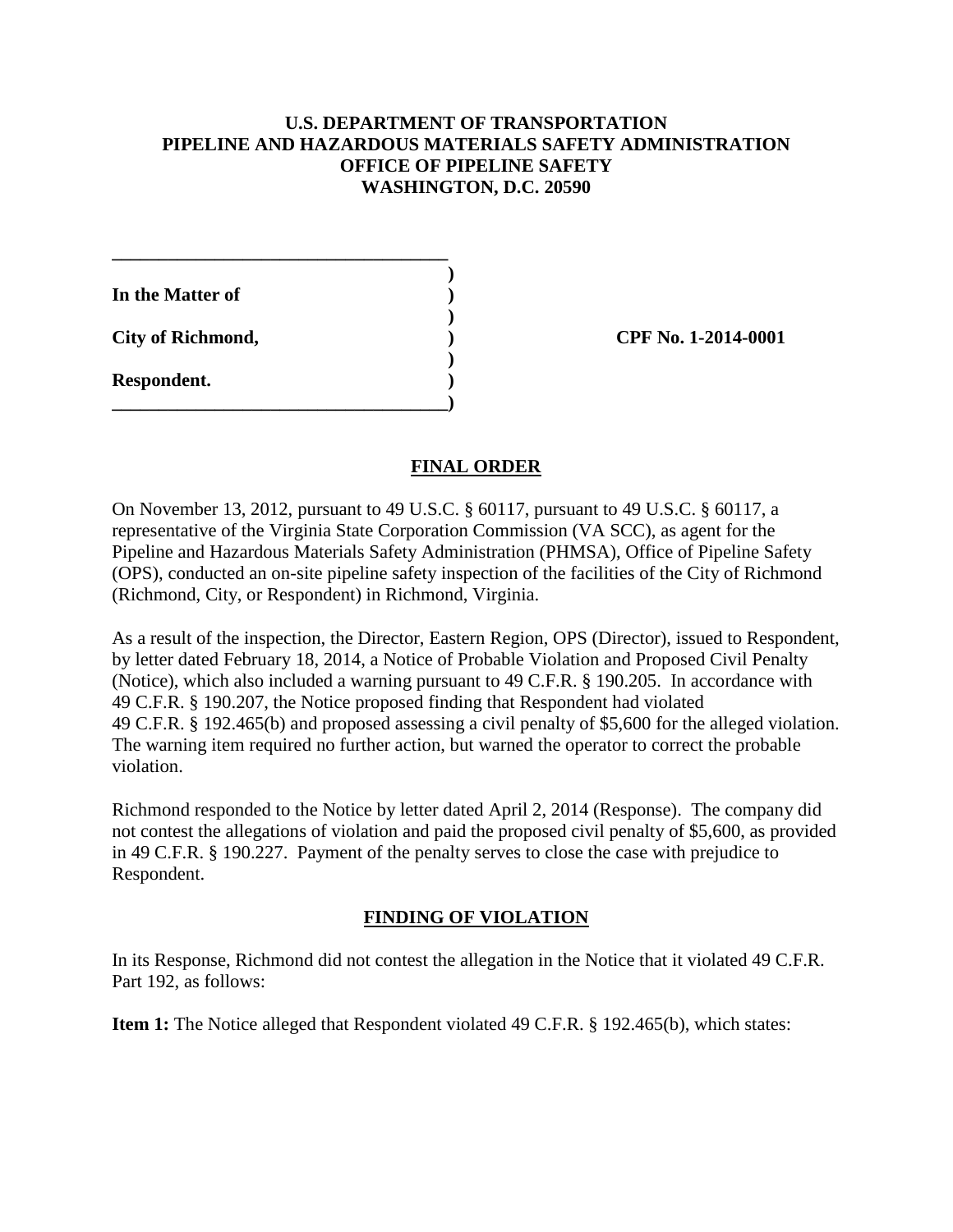## **§ 192.465 External corrosion control: Monitoring.**

 $(a)$  ....

 $\overline{a}$ 

(b) Each cathodic protection rectifier or other impressed current power source must be inspected six times each calendar year, but with intervals not exceeding 2 ½ months, to insure that it is operating.

The Notice alleged that Respondent violated 49 C.F.R. § 192.465(b) by failing to inspect each cathodic protection rectifier or other impressed current power source six times each calendar year, but with intervals not exceeding  $2\frac{1}{2}$  months, to insure that it is operating. Specifically, the Notice alleged that in 2011 and 2012, the City failed to inspect 21 rectifiers at intervals not exceeding 2 ½ months. Respondent did not contest this allegation of violation. Accordingly, based upon a review of all of the evidence, I find that Respondent violated 49 C.F.R. § 192.465(b) by failing to inspect each cathodic protection rectifier or other impressed current power source six times each calendar year, but with intervals not exceeding 2 ½ months, to insure that it is operating.

This finding of violation will be considered a prior offense in any subsequent enforcement action taken against Respondent.

### **ASSESSMENT OF PENALTY**

Under 49 U.S.C. § 60122, Respondent is subject to an administrative civil penalty not to exceed \$200,000 per violation for each day of the violation, up to a maximum of \$2,000,000 for any related series of violations.<sup>1</sup> In determining the amount of a civil penalty under 49 U.S.C. § 60122 and 49 C.F.R. § 190.225, I must consider the following criteria: the nature, circumstances, and gravity of the violation, including adverse impact on the environment; the degree of Respondent's culpability; the history of Respondent's prior offenses; and any effect that the penalty may have on its ability to continue doing business; and the good faith of Respondent in attempting to comply with the pipeline safety regulations. In addition, I may consider the economic benefit gained from the violation without any reduction because of subsequent damages, and such other matters as justice may require. The Notice proposed a total civil penalty of \$5,600 for the violations cited above.

**Item 1:** The Notice proposed a civil penalty of \$5,600 for Respondent's violation of 49 C.F.R. § 192.465(b), for failing to inspect each cathodic protection rectifier or other impressed current power source six times each calendar year, but with intervals not exceeding 2 ½ months, to insure that it is operating. Richmond neither contested the allegation nor presented any evidence or argument justifying a reduction in the proposed penalty. Accordingly, having reviewed the record and considered the assessment criteria, I assess Respondent a civil penalty of \$5,600 for violation of 49 C.F.R. § 192.465(b).

<sup>&</sup>lt;sup>1</sup> The Pipeline Safety, Regulatory Certainty, and Job Creation Act of 2011, Pub. L. No. 112-90, § 2(a)(1), 125 Stat. 1904, January 3, 2012, increased the civil penalty liability for violating a pipeline safety standard to \$200,000 per violation for each day of the violation, up to a maximum of \$2,000,000 for any related series of violations.